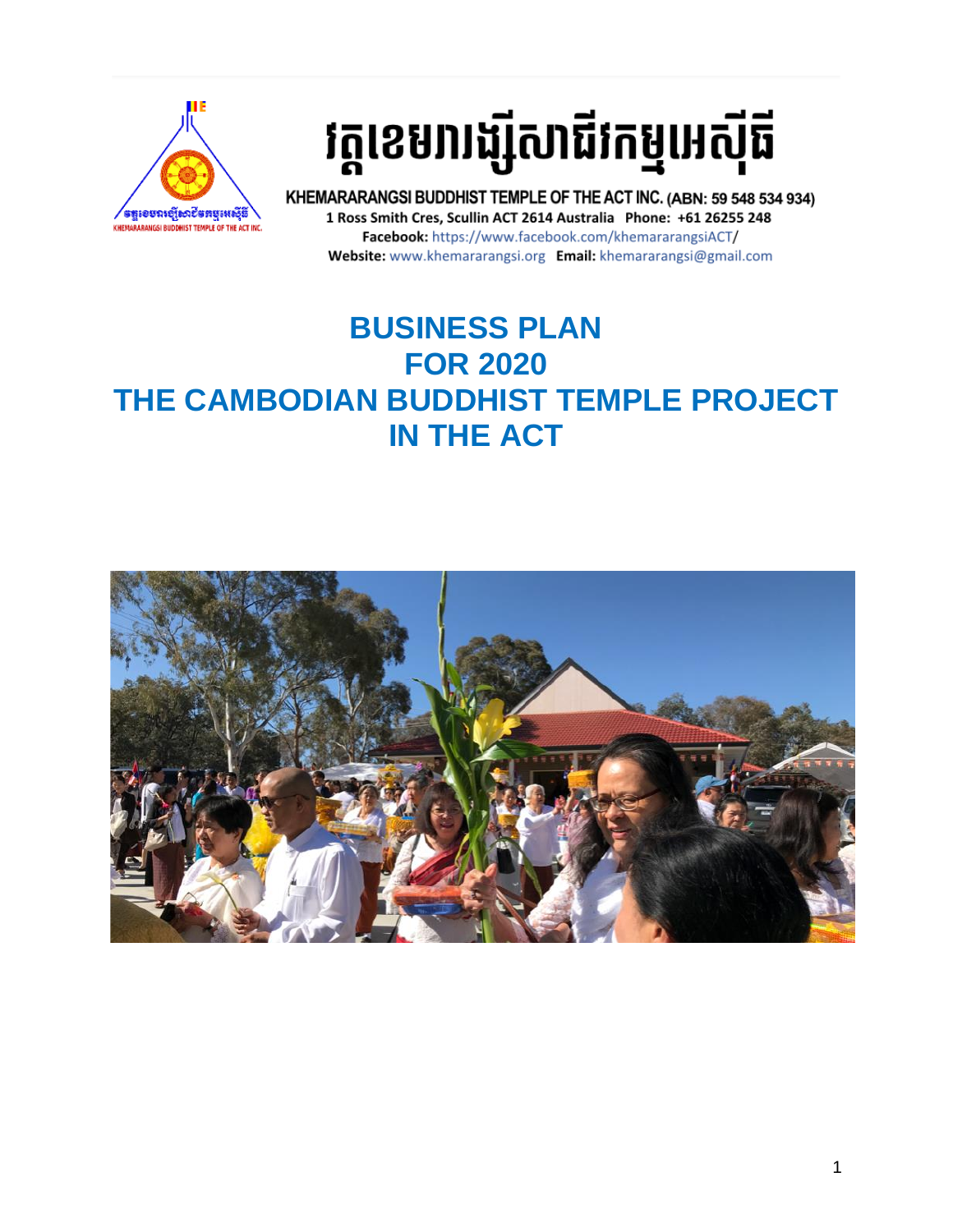## **1. EXECUTIVE SUMMARY**

This is a business plan to pay the remaining loans from the Temple building project, which is the first Cambodian-style Buddhist temple in the ACT. As the background, the land was donated by the ACT Government in 2016 and the construction commenced immediately and took almost 12 months to complete. The total project cost was \$ 1,207,513.10 for the construction of the main building and carpark.

The Association funded the construction through various mechanisms, including: the sale of the Charnwood property, and direct and indirect donations (borrowed) from Cambodian communities across Australia.

However, the Association needs extra funding to pay the \$260,346 (originally was \$315,500 loan) and \$250,000 to cover outfits and decorations as needed.

Once everything is completed, this symbol of Cambodian Buddhism will become a place for spiritual, community, and humanitarian activities among Cambodians in Canberra. It will strengthen the sense of solidarity and build connectedness amongst Cambodians in the ACT and those across Australia, including those back in Cambodia. It will also play a crucial role in mitigating the potentially negative impacts on Cambodians who are uprooted from their homeland, also assisting in the resettlement of Cambodian migrants and students in the ACT making their lives in Australia more functional and productive

### **2. BRIEF DESCRIPTION OF ORGANISATION'S ACTIVITIES/SERVICES**

Khemararangsi Buddhist Temple of ACT Inc. is a non-profit and non-political association, which bears no distinction of race, gender or religious faith. It aims to preserve the rich Cambodian culture and traditions, and to foster and maintain good relationships amongst Cambodians in Canberra, as well as providing information on Cambodian Buddhism within Australia.

Essentially our activities and services are the teaching of Buddha making them accessible to all Cambodians in the ACT. Our long-term goal is to further promote good relationships between the Cambodian Buddhist society within Australia and Buddhist societies and religions around the world. The Association also represents the Cambodian Buddhist society in the ACT and liaises with government authorities on various issues, including those related to Buddhist monks.

#### **VALUES**

"Teach this triple truth to all: A generous heart, kind speech, and a life of service and compassion are the things which renew humanity." – Buddha

#### **VISION**

As representatives of the Cambodian-Australian society, we strongly believe in a communitybased development through social participation and volunteerism. Incorporating this type of culture is certain to bear us fruits of happiness, prosperity, and sustainable development.

#### **MISSION**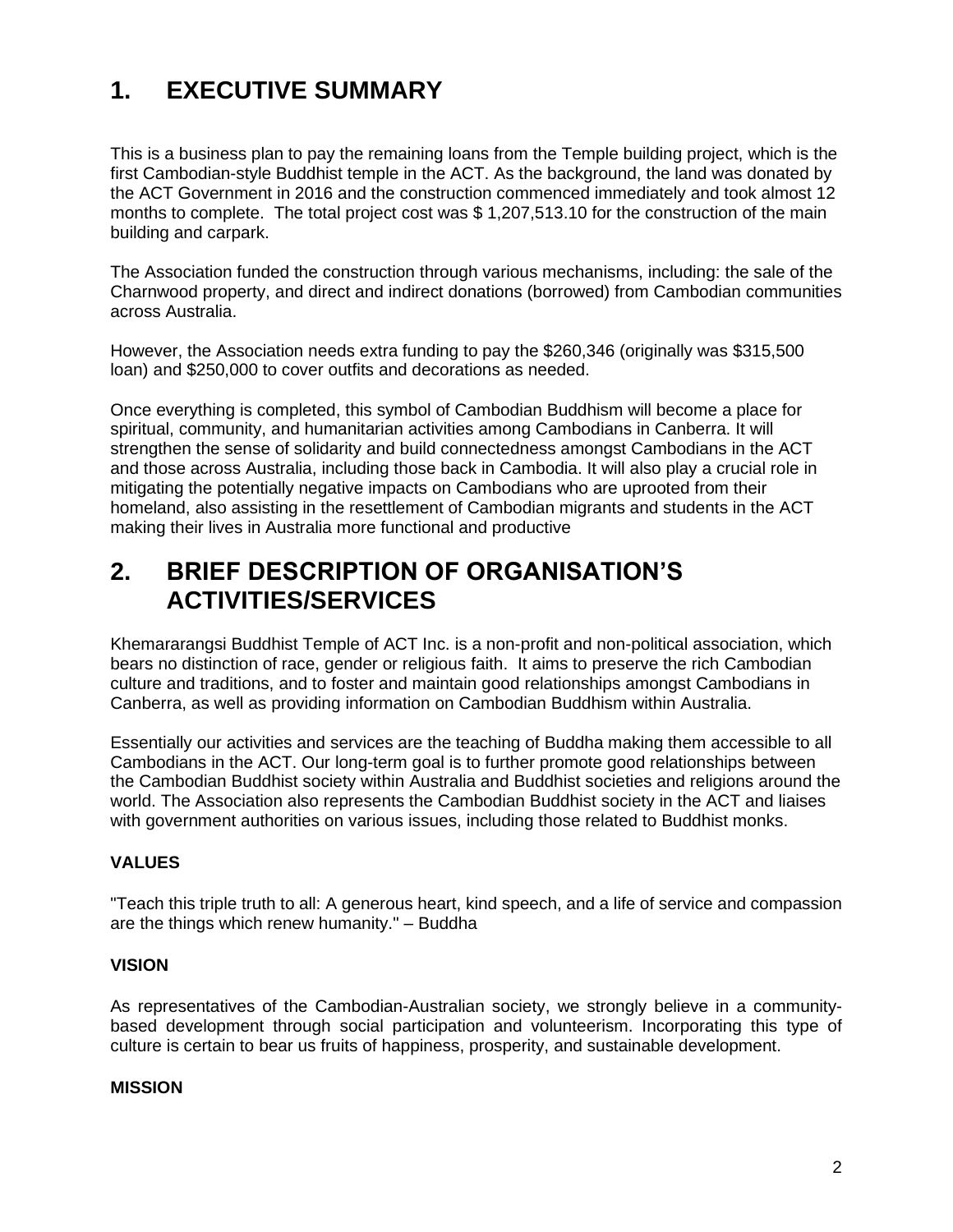Our mission is to promote happiness, peace, harmony, prosperity, human rights, democracy and sustainability. This is attained through the practices of the Khmer culture and Buddhism among the Cambodian-Australian community, as well as mainstream society.

#### **OBJECTIVES**

- 1. To provide a meeting space or build a Buddhist temple as a centre and main gathering place for community members.
- 2. To provide religious and educational programs, which include: retreats, mindfulness meditation, knowledge and teaching of Buddhist philosophy, chanting from Buddhist scriptures, religious address and traditional blessings.
- 3. To establish a Khmer language class, promoting culture and tradition through education in both theory and practice.
- 4. To provide a venue and opportunity for people to gather for cultural and religious purposes and other activities.

#### **COMMITTEE MEMBERS**

Under the Association's constitution, the overall responsibility for operating and managing the Association, including the control and management of business affairs of the temple, is in the hands of committee members.

#### **LEVEL OF NET COMMUNITY BENEFIT ON DELIVERY**

Living in a new country, far from home, presents tremendous challenges to Cambodian migrants and students in Australia. These include: (1) the reduced connectedness, if not totally disconnection, with friends, relatives, family members back in Cambodia, and the Cambodian society as a whole; (2) the challenges in establishing new social networks and making friends among Cambodians in ACT; and (3) the adaptation problems to new society which is far more advanced, compared to Cambodia, and its culture and environment.

To address the challenges and to mitigate the potential negative impacts of uprooting associated with new settlement among Cambodians in the ACT, the Association has been supporting the existence and operation of "the Khemararangsi Buddhist Temple" in the ACT. The Charnwood residence has long been acting as a Buddhist temple providing venues for: (a) spiritual practices, (b) a centre for the promotion and study of Buddha's teachings, (c) a convention centre for community and humanitarian activities among Cambodians in the ACT, (d) educational and cultural centre for Cambodian and Buddhism study, and (e) Khmer (Cambodian official language) literacy classes for Cambodian children born in Australia.

As the symbol of Buddhism and Cambodian culture and traditions, the temple also helps establish connectedness between Cambodians living in the ACT and other Cambodian communities across Australia.

## **3. BUDGET PROPOSAL**

In order to provide a comprehensive budget proposal to finish off the rest of the project, is detailed below with a breakdown of the construction costs and fundraising strategies to generate funds payment of the outstanding bridging loan, at the end of the project, and the outfit costs.

#### **3.1 PROJECT BUDGET**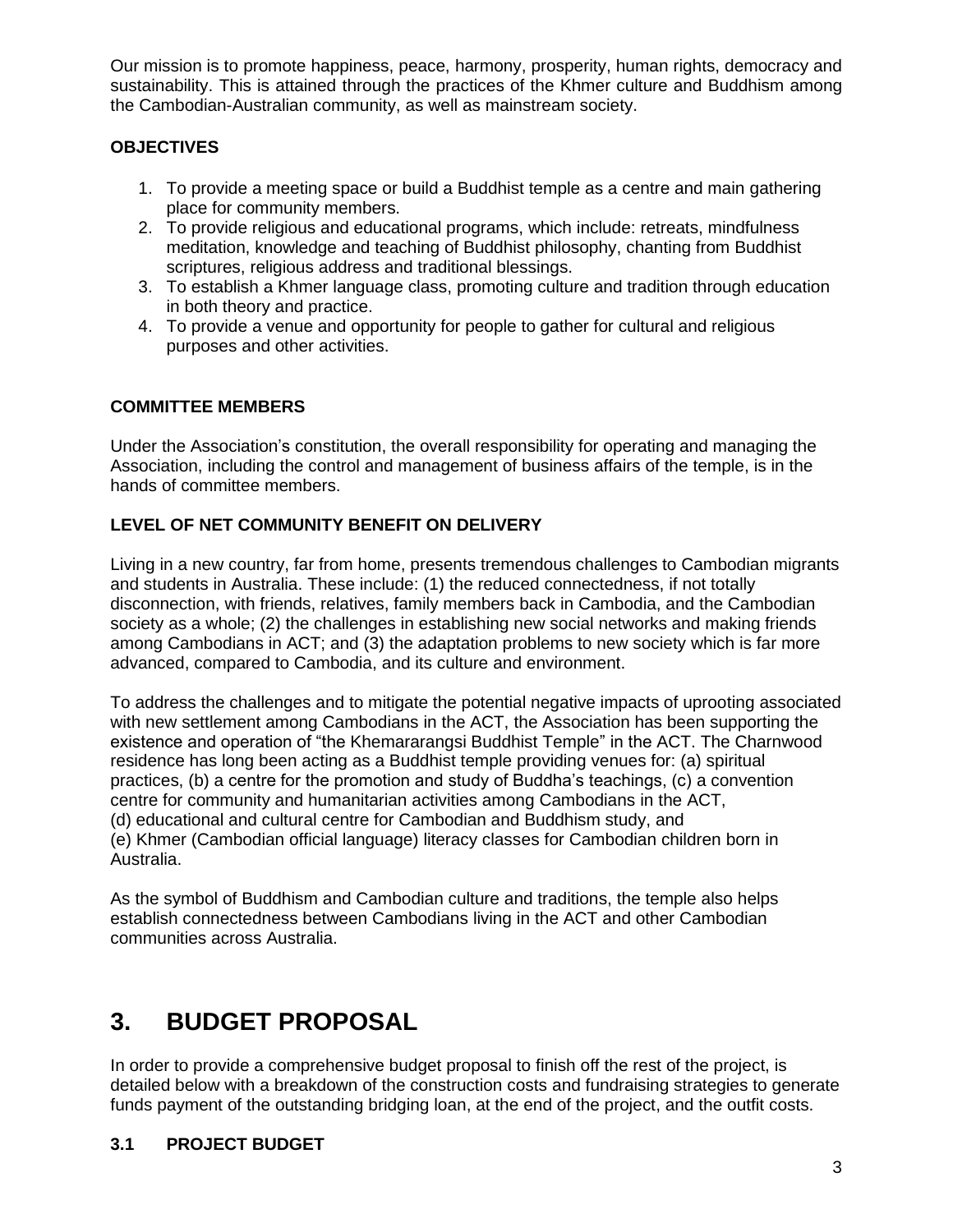#### **3.1.1 CONSTRUCTION COSTS**

#### **Summary of the Construction Cost**

| \$<br>550.00     | (Land Survey)            |
|------------------|--------------------------|
| \$<br>4,180.00   | (Architect)              |
| \$<br>47,905.00  | (land cost)              |
| \$<br>762,783.00 | (Building cost)          |
| \$<br>63,500.00  | (Altar construction)     |
| \$<br>78,383.00  | (Roof alteration)        |
| \$<br>20,386.05  | (Electricity connection) |
| \$<br>198,072.00 | (Carpark)                |
| \$<br>27,500.00  | (Retaining wall)         |
| \$<br>4,254.05   | (Miscellaneous)          |
|                  |                          |

**\$ 1,207,513.10 (Total)**

| Outstanding Bridging loan: \$260,346<br><b>Outfits and Decorations:</b> | \$250,000 |
|-------------------------------------------------------------------------|-----------|
|                                                                         |           |
| <b>Total</b>                                                            | \$510,346 |

#### **3.1.4 Fund Raising Strategies**

Although the Cambodian community in Canberra is relatively small in comparison to other States and Territories, this project has been actively and strongly supported by Cambodian communities in NSW, Victoria, QLD, and SA. The Cambodian Buddhist Association of VIC (Wat Buddharangsi Melbourne), Wat Khemarangsaram of NSW and the Cambodian Buddhist Association of QLD has been participating in raising donations towards the temple construction.

During the next 12 months the Association will actively engage in numerous funding raising activities. Cambodians' observe many traditional and religious activities each year and this provides ideal venues for collecting donations. In addition, there are also direct donations from Cambodian communities across Australia.

Below is a list of major fund raising activities planned, including the activities for the next 12 months. Please note that the estimated donations to be collected are based on donations received in the past.

#### **Major Activities**

#### **1. Fundraising from various sources (Government grants, all States in Australia and others)**

- **2. Bon Pchum Ben** (annually)
	- *Date:* September to October 15 days
	- *Location:* Canberra and Sydney
	- *Estimated funds to be raised:* at least \$ 5,000 per year
	- *Activities:* Cambodian Buddhists pay their respects to deceased relatives on ancestor's day. Donations will be collected at both Khemararangsi Buddhist Temple in Canberra and Wat Khemarangsaram in Sydney.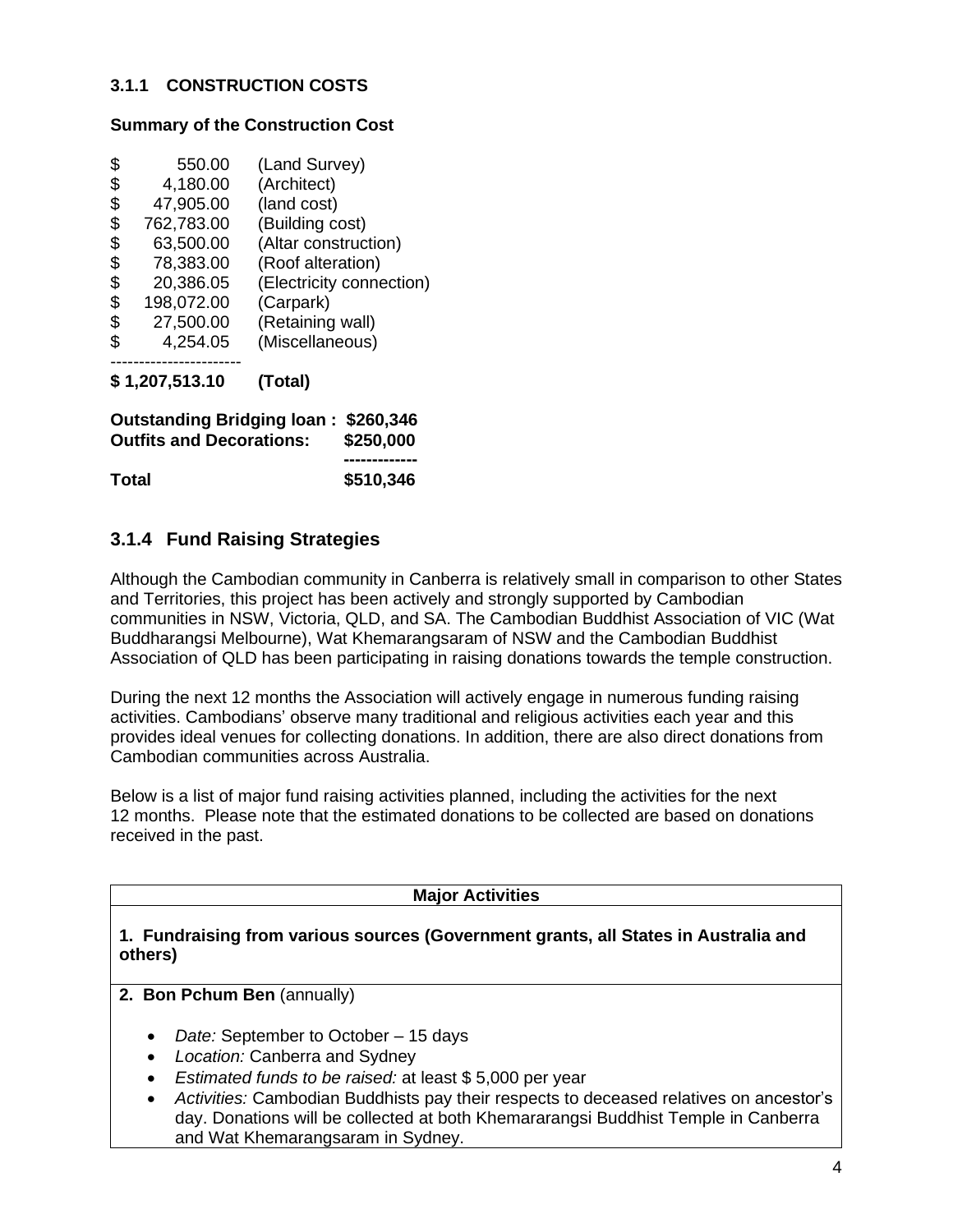#### **3. Flower Festival organised by Cambodian Community in Sydney & Melbounre (Bon Phka)**

- *Location:* Canberra
- *Estimated funds raised:* a minimum of \$ 15,000
- *Activities:* The Cambodian Community in Sydney will collectively raise the funds toward the construction Project.

#### **4. End of Buddhist Lent (Bon Kathen)** (annually)

- *Date:* November
- *Location:* Canberra
- *Estimated fund to be raised:* about \$ 15,000
- *Activities:* A religious festival in which clothes and supplies are donated to monks. This activity is celebrated annually

#### **5. Year-End Concert** (annually)

- *Date:* December
- *Location:* Canberra
- *Estimated funds to be raised:* approximately \$ 5,000 per year
- *Activities:* To celebrate the end of year and the event is a gathering for ACT Cambodians.

#### **6. Meak Bochea** (annually)

- *Date:* February
- *Location:* Canberra
- *Estimated funds*: a minimum of \$ 1,500 for two years
- *Activities:* Commemorates the spontaneous gathering of monks to listen to Buddha's preaching.

#### **7. Cambodian New Year** *(annually)*

- *Location:* Canberra
- Estimated funds raised: a minimum of \$ 5,000
- *Activities:* The Cambodian new year is the most important festival on the calendar and is held over 3 days. Cambodians go to the temple to pray and offer alms to monks and make donations.

#### **8. Visaka Bochea** (annually)

- *Date:* April or May (depending on the moon calendar)
- *Location:* Canberra
- *Estimated funds raised:* approximately \$ 2,000 over two years
- *Activities:* Buddhist observance commemorating the birth, enlightenment and death of Buddha.

#### **3.1.5 Estimate Cash Flow Budget for Operation for the next 12 months – Jun 2019 to Jul 2020**